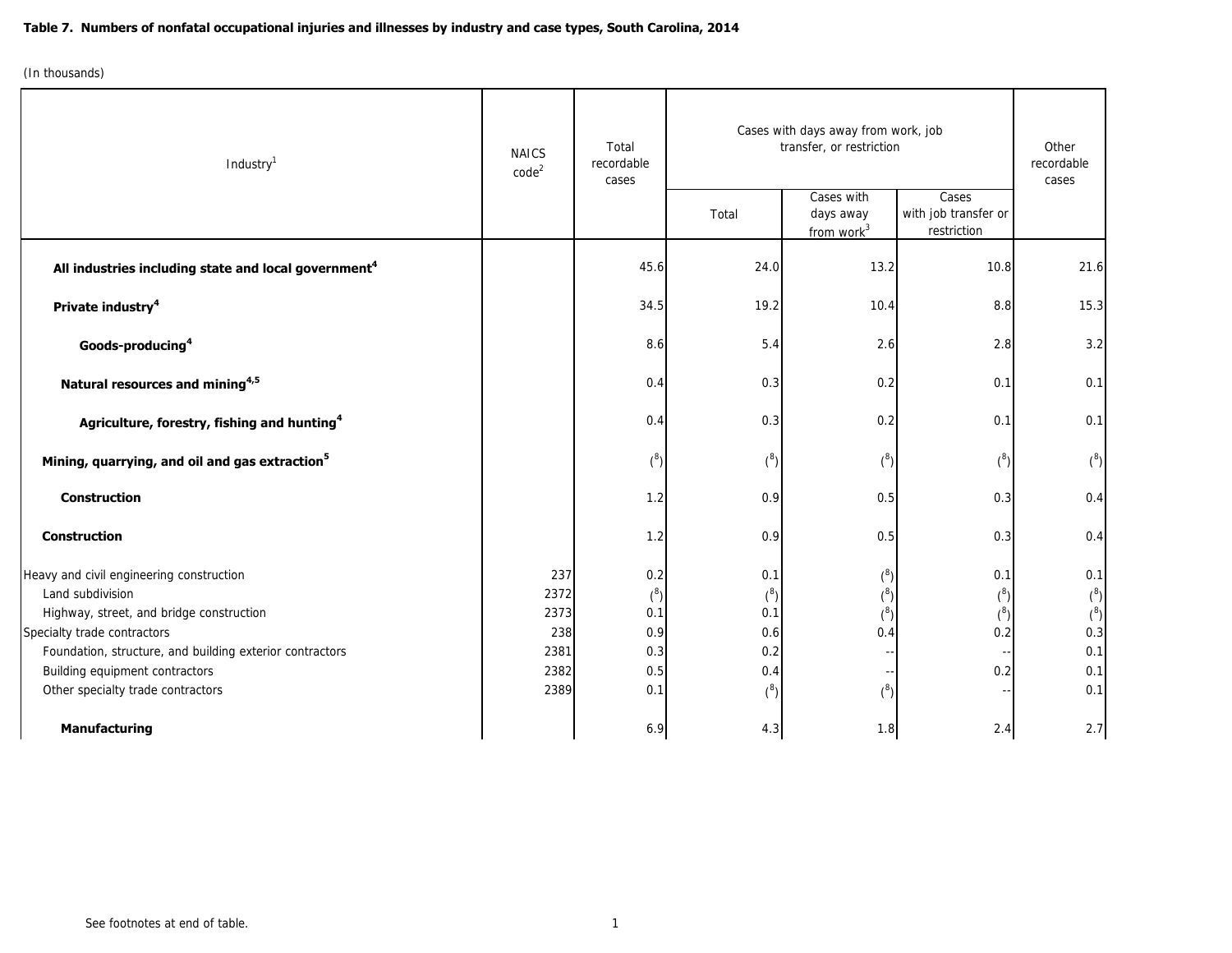| Industry <sup>1</sup>                                                                   | <b>NAICS</b><br>code <sup>2</sup> | Total<br>recordable<br>cases | Cases with days away from work, job<br>transfer, or restriction |                                                   |                                              | Other<br>recordable<br>cases |
|-----------------------------------------------------------------------------------------|-----------------------------------|------------------------------|-----------------------------------------------------------------|---------------------------------------------------|----------------------------------------------|------------------------------|
|                                                                                         |                                   |                              | Total                                                           | Cases with<br>days away<br>from work <sup>3</sup> | Cases<br>with job transfer or<br>restriction |                              |
| <b>Manufacturing</b>                                                                    |                                   | 6.9                          | 4.3                                                             | 1.8                                               | 2.4                                          | 2.7                          |
| Food manufacturing                                                                      | 311                               | 0.9                          | 0.6                                                             | 0.3                                               | 0.4                                          | 0.2                          |
| Animal slaughtering and processing                                                      | 3116                              | 0.6                          | 0.5                                                             | 0.2                                               | 0.3                                          | 0.1                          |
| Animal slaughtering and processing                                                      | 31161                             | 0.6                          | 0.5                                                             | 0.2                                               | 0.3                                          | 0.1                          |
| Poultry processing                                                                      | 311615                            | 0.5                          | 0.4                                                             | 0.2                                               | 0.2                                          | 0.1                          |
| Bakeries and tortilla manufacturing                                                     | 3118                              | 0.1                          | 0.1                                                             | ${8 \choose 0}$                                   | 0.1                                          |                              |
| Beverage and tobacco product manufacturing                                              | 312                               | 0.1                          | 0.1                                                             | ${8 \choose 0}$                                   | 0.1                                          |                              |
| Textile mills                                                                           | 313                               | 0.4                          | 0.2                                                             | 0.1                                               | 0.1                                          | 0.2                          |
| Textile product mills                                                                   | 314                               | 0.1                          | 0.1                                                             | ${8 \choose 0}$                                   | ${^{8}}$                                     | ${^{8}}$                     |
| Other textile product mills                                                             | 3149                              | $\binom{8}{ }$               | ${8 \choose 0}$                                                 | ${8 \choose 0}$                                   | ${8 \choose 0}$                              |                              |
| Wood product manufacturing                                                              | 321                               | 0.3                          | 0.2                                                             | 0.1                                               | 0.1                                          | 0.1                          |
| Sawmills and wood preservation                                                          | 3211                              | 0.1                          | 0.1                                                             | ${8 \choose 0}$                                   | ${^{8}}$                                     | ${8 \choose 0}$              |
| Veneer, plywood, and engineered wood product manufacturing                              | 3212                              | 0.1                          | 0.1                                                             | ${8 \choose 0}$                                   | ${8 \choose 0}$                              | $\binom{8}{ }$               |
| Paper manufacturing                                                                     | 322                               | 0.1                          | 0.1                                                             | ${8 \choose 0}$                                   | ${^{8}}$                                     | 0.1                          |
| Chemical manufacturing                                                                  | 325                               | 0.5                          | 0.3                                                             | 0.2                                               | 0.1                                          | 0.2                          |
| Basic chemical manufacturing                                                            | 3251                              | 0.1                          | ${8}$                                                           | ${8 \choose 0}$                                   |                                              | ${8 \choose 0}$              |
| Resin, synthetic rubber, and artificial synthetic fibers and<br>filaments manufacturing | 3252                              | 0.2                          | 0.1                                                             | ${8 \choose 0}$                                   | 0.1                                          | 0.1                          |
| Plastics and rubber products manufacturing                                              | 326                               | 0.5                          | 0.3                                                             | 0.1                                               | 0.1                                          | 0.3                          |
| Plastics product manufacturing                                                          | 3261                              | 0.3                          | 0.1                                                             | 0.1                                               | ${^{8}}$                                     | 0.2                          |
| Rubber product manufacturing                                                            | 3262                              | 0.2                          | 0.1                                                             | ${8 \choose 0}$                                   | 0.1                                          | 0.1                          |
| Nonmetallic mineral product manufacturing                                               | 327                               | 0.3                          | 0.3                                                             | 0.1                                               |                                              |                              |
| Glass and glass product manufacturing                                                   | 3272                              | $\binom{8}{ }$               | ${8}$                                                           | ${8 \choose 0}$                                   | ${^{8}}$                                     | $\binom{8}{ }$               |
| Primary metal manufacturing                                                             | 331                               | 0.2                          | 0.1                                                             | 0.1                                               | ${8 \choose 0}$                              | 0.1                          |
| Fabricated metal product manufacturing                                                  | 332                               | 0.7                          | 0.5                                                             | 0.2                                               | 0.3                                          | 0.3                          |
| Architectural and structural metals manufacturing                                       | 3323                              | 0.1                          | 0.1                                                             | ${8}$                                             | 0.1                                          |                              |
| Machine shops; turned product; and screw, nut, and bolt manufacturing                   | 3327                              | 0.1                          | 0.1                                                             |                                                   |                                              | (8)                          |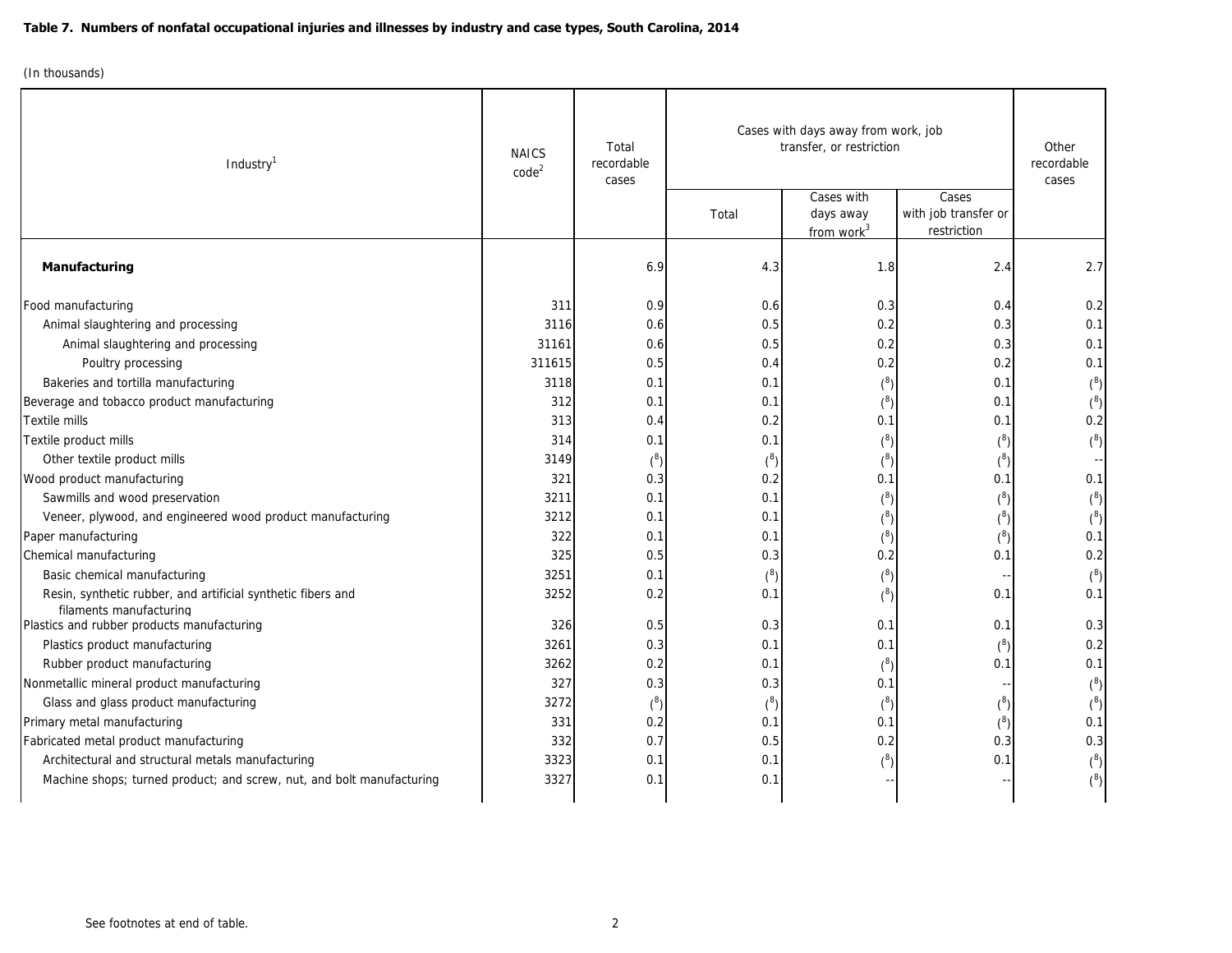| Industry <sup>1</sup>                                                   | <b>NAICS</b><br>code <sup>2</sup> | Total<br>recordable<br>cases | Cases with days away from work, job<br>transfer, or restriction |                               |                      | Other<br>recordable<br>cases |
|-------------------------------------------------------------------------|-----------------------------------|------------------------------|-----------------------------------------------------------------|-------------------------------|----------------------|------------------------------|
|                                                                         |                                   |                              |                                                                 | Cases with                    | Cases                |                              |
|                                                                         |                                   |                              | Total                                                           | days away                     | with job transfer or |                              |
|                                                                         | 3329                              | 0.4                          | 0.2                                                             | from work <sup>3</sup><br>0.1 | restriction<br>0.2   | 0.1                          |
| Other fabricated metal product manufacturing<br>Machinery manufacturing | 333                               | 0.7                          | 0.3                                                             | 0.1                           | 0.2                  | 0.3                          |
| Agriculture, construction, and mining machinery manufacturing           | 3331                              |                              | 0.1                                                             |                               | 0.1                  | 0.1                          |
| Ventilation, heating, air-conditioning, and commercial refrigeration    | 3334                              | 0.2                          |                                                                 | ${^{8}}$                      |                      |                              |
| equipment manufacturing                                                 |                                   | $\binom{8}{ }$               | $\binom{8}{ }$                                                  | ${8 \choose 0}$               | ${8 \choose 0}$      | ${^{8}}$                     |
| Engine, turbine, and power transmission equipment manufacturing         | 3336                              | 0.1                          |                                                                 | ${8 \choose 0}$               |                      | ${^{8}}$                     |
| Computer and electronic product manufacturing                           | 334                               | 0.1                          | ${8 \choose 0}$                                                 | ${8 \choose 0}$               | ${^{8}}$             | ${8 \choose 0}$              |
| Semiconductor and other electronic component manufacturing              | 3344                              | ${8 \choose 0}$              | ${^{8}}$                                                        | ${8 \choose 0}$               | ${8 \choose 0}$      | ${8 \choose 0}$              |
| Electrical equipment, appliance, and component manufacturing            | 335                               | 0.2                          | 0.1                                                             | ${8 \choose 0}$               | ${8 \choose 0}$      | 0.1                          |
| Transportation equipment manufacturing                                  | 336                               | 1.4                          | 0.9                                                             | 0.3                           | 0.6                  | 0.5                          |
| Motor vehicle parts manufacturing                                       | 3363                              | 0.5                          | 0.3                                                             | 0.1                           | 0.2                  | 0.2                          |
| Ship and boat building                                                  | 3366                              | 0.2                          | 0.1                                                             | 0.1                           | ${^{8}}$             | 0.1                          |
| Miscellaneous manufacturing                                             | 339                               | 0.1                          | 0.1                                                             | ${8 \choose 0}$               | ${8 \choose 0}$      | 0.1                          |
| Service-providing                                                       |                                   | 25.9                         | 13.8                                                            | 7.8                           | 5.9                  | 12.2                         |
| Trade, transportation, and utilities <sup>7</sup>                       |                                   | 10.5                         | 6.7                                                             | 3.3                           | 3.4                  | 3.8                          |
| <b>Wholesale trade</b>                                                  |                                   | 1.8                          | 1.2                                                             | 0.6                           | 0.7                  | 0.5                          |
| <b>Retail trade</b>                                                     |                                   | 6.8                          | 4.1                                                             | 1.9                           | 2.2                  | 2.7                          |
| Transportation and warehousing <sup>7</sup>                             |                                   | 1.7                          | 1.2                                                             | 0.7                           | 0.5                  | 0.4                          |
| <b>Utilities</b>                                                        |                                   | 0.3                          | 0.2                                                             | 0.1                           | 0.1                  |                              |
| <b>Utilities</b>                                                        | 221                               | 0.3                          | 0.2                                                             | 0.1                           | 0.1                  |                              |
| Electric power generation, transmission and distribution                | 2211                              | 0.3                          | 0.2                                                             | 0.1                           | 0.1                  |                              |
| <b>Information</b>                                                      |                                   | 0.3                          | 0.1                                                             | 0.1                           | ${^{8}}$             | 0.2                          |
| Finance, insurance, and real estate                                     |                                   | 0.8                          | 0.5                                                             |                               | 0.1                  | 0.4                          |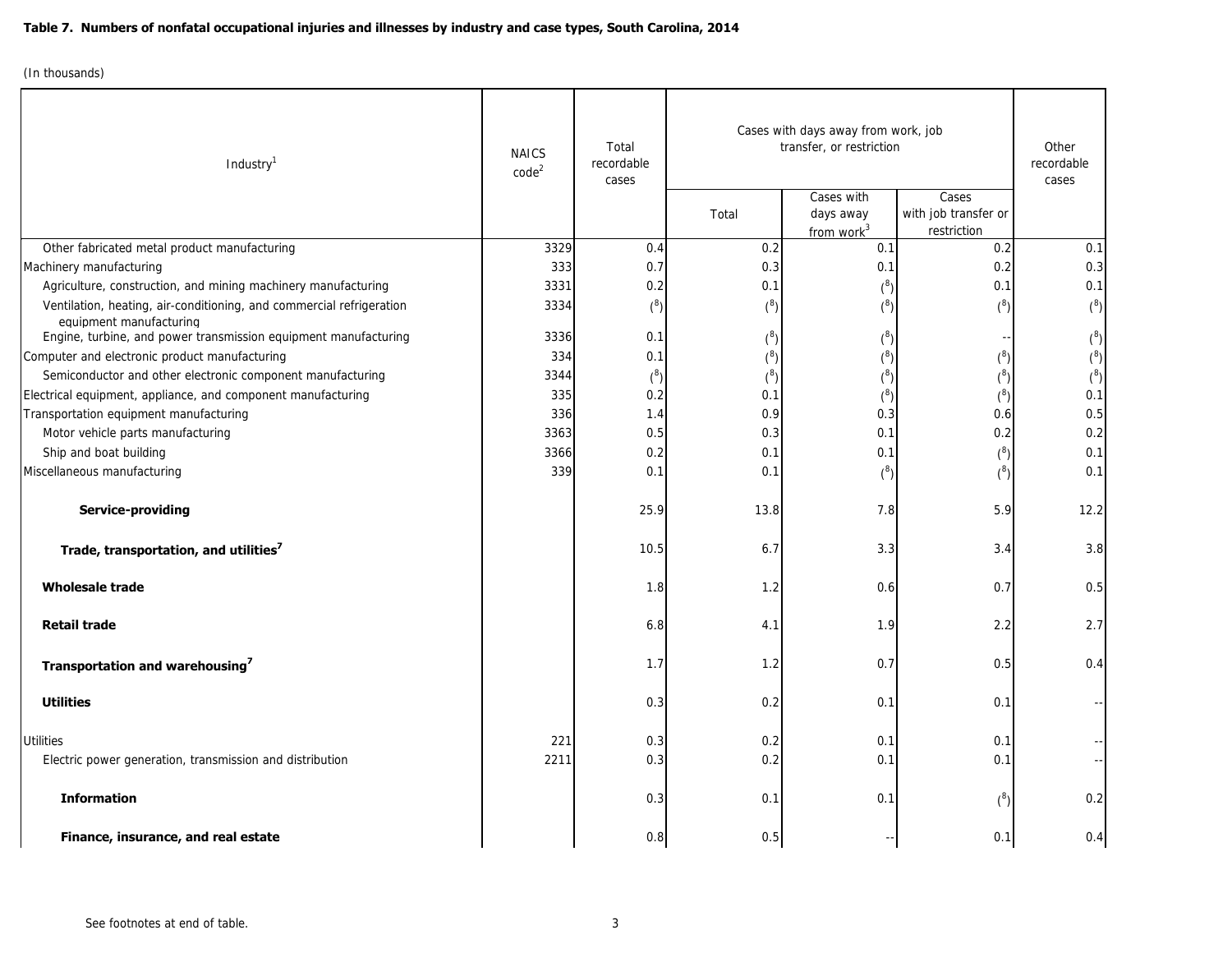| Industry <sup>1</sup>                                                       | <b>NAICS</b><br>code <sup>2</sup> | Total<br>recordable<br>cases | Cases with days away from work, job<br>transfer, or restriction |                                                   |                                              | Other<br>recordable<br>cases |
|-----------------------------------------------------------------------------|-----------------------------------|------------------------------|-----------------------------------------------------------------|---------------------------------------------------|----------------------------------------------|------------------------------|
|                                                                             |                                   |                              | Total                                                           | Cases with<br>days away<br>from work <sup>3</sup> | Cases<br>with job transfer or<br>restriction |                              |
| <b>Finance and insurance</b>                                                |                                   | 0.3                          | 0.1                                                             | ${8 \choose 0}$                                   |                                              | 0.3                          |
| Real estate and rental and leasing                                          |                                   | 0.5                          | 0.4                                                             |                                                   | 0.1                                          | 0.1                          |
| <b>Professional and business services</b>                                   |                                   | 3.0                          | 1.6                                                             | 1.3                                               | 0.4                                          | 1.4                          |
| Professional, scientific, and technical services                            |                                   | 0.6                          | 0.3                                                             | 0.2                                               | 0.1                                          | 0.4                          |
| <b>Management of companies and enterprises</b>                              |                                   | 0.1                          | $\binom{8}{ }$                                                  | ${8 \choose 0}$                                   | ${^{8}}$                                     | 0.1                          |
| Administrative and support and waste management and<br>remediation services |                                   | 2.2                          | 1.3                                                             | 1.1                                               | 0.2                                          | 0.9                          |
| Administrative and support services                                         | 561                               | 2.0                          | 1.1                                                             | 0.9                                               | 0.2                                          | 0.9                          |
| Services to buildings and dwellings<br>Landscaping services                 | 5617<br>56173                     | 1.4<br>0.8                   | 0.8<br>0.6                                                      | 0.7<br>0.5                                        | 0.1<br>0.1                                   | 0.6                          |
| <b>Educational and health services</b>                                      |                                   | 6.0                          | 2.8                                                             | 1.3                                               | 1.5                                          | 3.2                          |
| <b>Educational services</b>                                                 |                                   | 0.3                          | 0.1                                                             | ${8 \choose 0}$                                   | ${8 \choose 0}$                              | 0.2                          |
| Health care and social assistance                                           |                                   | 5.8                          | 2.7                                                             | 1.3                                               | 1.5                                          | 3.0                          |
| Ambulatory health care services                                             | 621                               | 1.2                          | 0.4                                                             | 0.2                                               | 0.2                                          | 0.8                          |
| Hospitals                                                                   | 622                               | 1.9                          | 0.6                                                             | 0.3                                               | 0.3                                          | 1.2                          |
| Nursing and residential care facilities<br>Social assistance                | 623<br>624                        | 2.2<br>0.5                   | 1.4<br>0.3                                                      | 0.5<br>0.2                                        | 0.9<br>0.1                                   | 0.8<br>0.2                   |
| Leisure, entertainment, and hospitality                                     |                                   | 4.8                          | 1.8                                                             | 1.3                                               | 0.5                                          | $3.0$                        |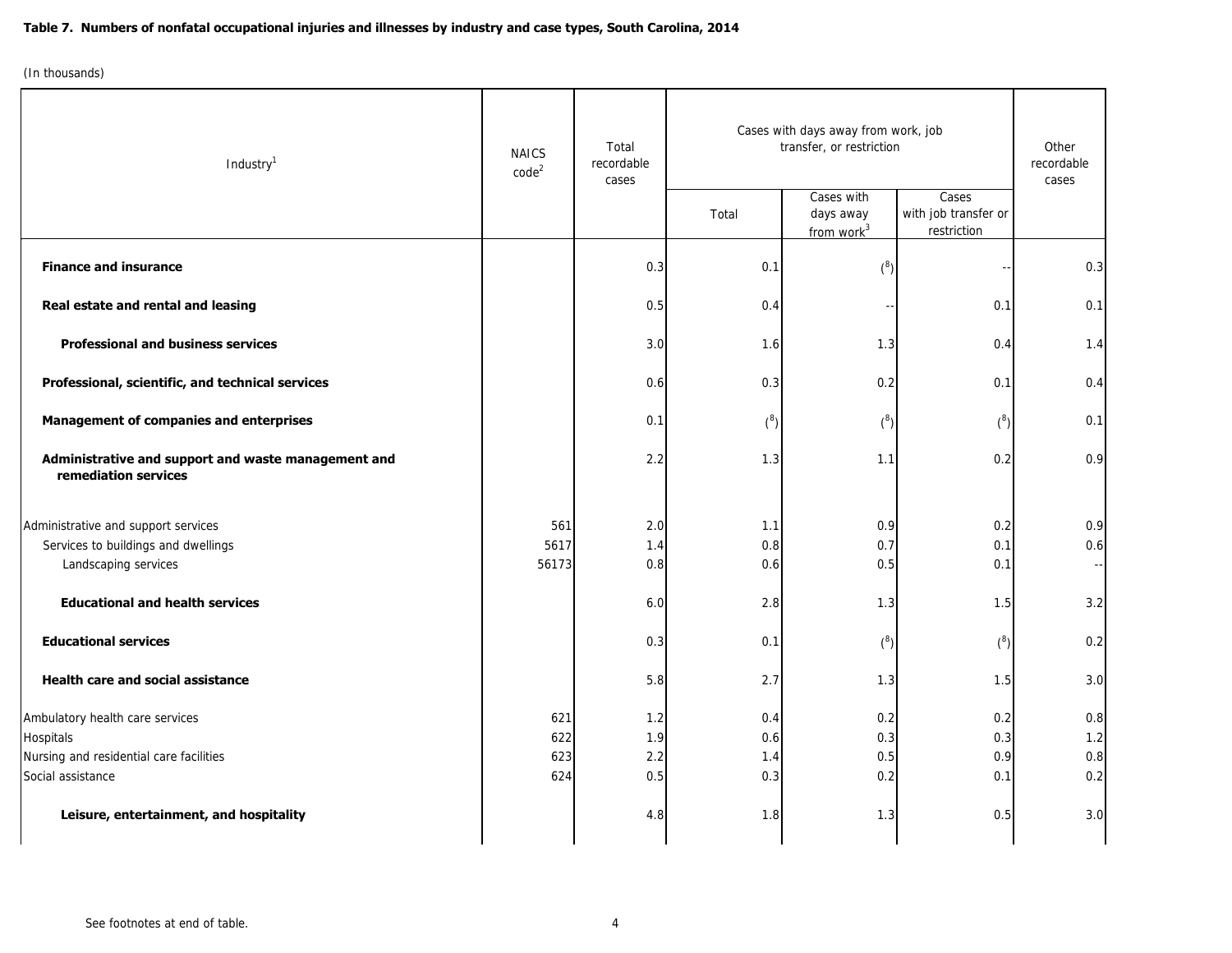| Industry <sup>1</sup>                            | <b>NAICS</b><br>$code^2$ | Total<br>recordable<br>cases | Cases with days away from work, job<br>transfer, or restriction |                                                   |                                              | Other<br>recordable<br>cases |
|--------------------------------------------------|--------------------------|------------------------------|-----------------------------------------------------------------|---------------------------------------------------|----------------------------------------------|------------------------------|
|                                                  |                          |                              | Total                                                           | Cases with<br>days away<br>from work <sup>3</sup> | Cases<br>with job transfer or<br>restriction |                              |
| Arts, entertainment, and recreation              |                          | 0.6                          | 0.3                                                             | 0.3                                               |                                              | 0.3                          |
| <b>Accommodation and food services</b>           |                          | 4.2                          | 1.5                                                             | 1.1                                               | 0.4                                          | 2.7                          |
| Other services (except public administration)    |                          | 0.5                          | 0.2                                                             | 0.2                                               | 0.1                                          |                              |
| State and local government <sup>4</sup>          |                          | 11.0                         | 4.8                                                             | 2.8                                               | 2.0                                          | 6.2                          |
| State government <sup>4</sup>                    |                          | 2.0                          | 1.1                                                             | 0.8                                               | 0.3                                          | 0.9                          |
| <b>Service-providing</b>                         |                          | 2.0                          | 1.1                                                             | 0.8                                               | 0.3                                          | 0.9                          |
| <b>Educational and health services</b>           |                          | 0.9                          | 0.4                                                             | 0.2                                               | 0.2                                          | 0.5                          |
| <b>Educational services</b>                      |                          | 0.5                          | 0.2                                                             | 0.1                                               | 0.1                                          | 0.3                          |
| <b>Educational services</b>                      | 611                      | 0.5                          | 0.2                                                             | 0.1                                               | 0.1                                          | 0.3                          |
| Colleges, universities, and professional schools | 6113                     | 0.4                          | 0.2                                                             | 0.1                                               | 0.1                                          | 0.2                          |
| Health care and social assistance                |                          | 0.4                          | 0.2                                                             | 0.1                                               | 0.1                                          | 0.2                          |
| Hospitals                                        | 622                      | 0.3                          | 0.1                                                             | 0.1                                               | ${^{8}}$                                     | 0.2                          |
| Nursing and residential care facilities          | 623                      | 0.1                          | ${^{8}}$                                                        | (8)                                               | ${8 \choose 0}$                              | ${8}$                        |
| <b>Public administration</b>                     |                          | 1.1                          | 0.7                                                             | 0.5                                               | 0.1                                          | 0.5                          |
| <b>Public administration</b>                     |                          | 1.1                          | 0.7                                                             | 0.5                                               | 0.1                                          | 0.5                          |
| Justice, public order, and safety activities     | 922                      | 0.2                          | 0.2                                                             | 0.1                                               | ${^{8}}$                                     | 0.1                          |
| Justice, public order, and safety activities     | 9221                     | 0.2                          | 0.2                                                             | 0.1                                               | $(^8)$                                       | 0.1                          |
| Police protection                                | 92212                    | ${8 \choose 0}$              | ${8 \choose 0}$                                                 | ${8 \choose 0}$                                   | $\binom{8}{1}$                               | ${8 \choose 0}$              |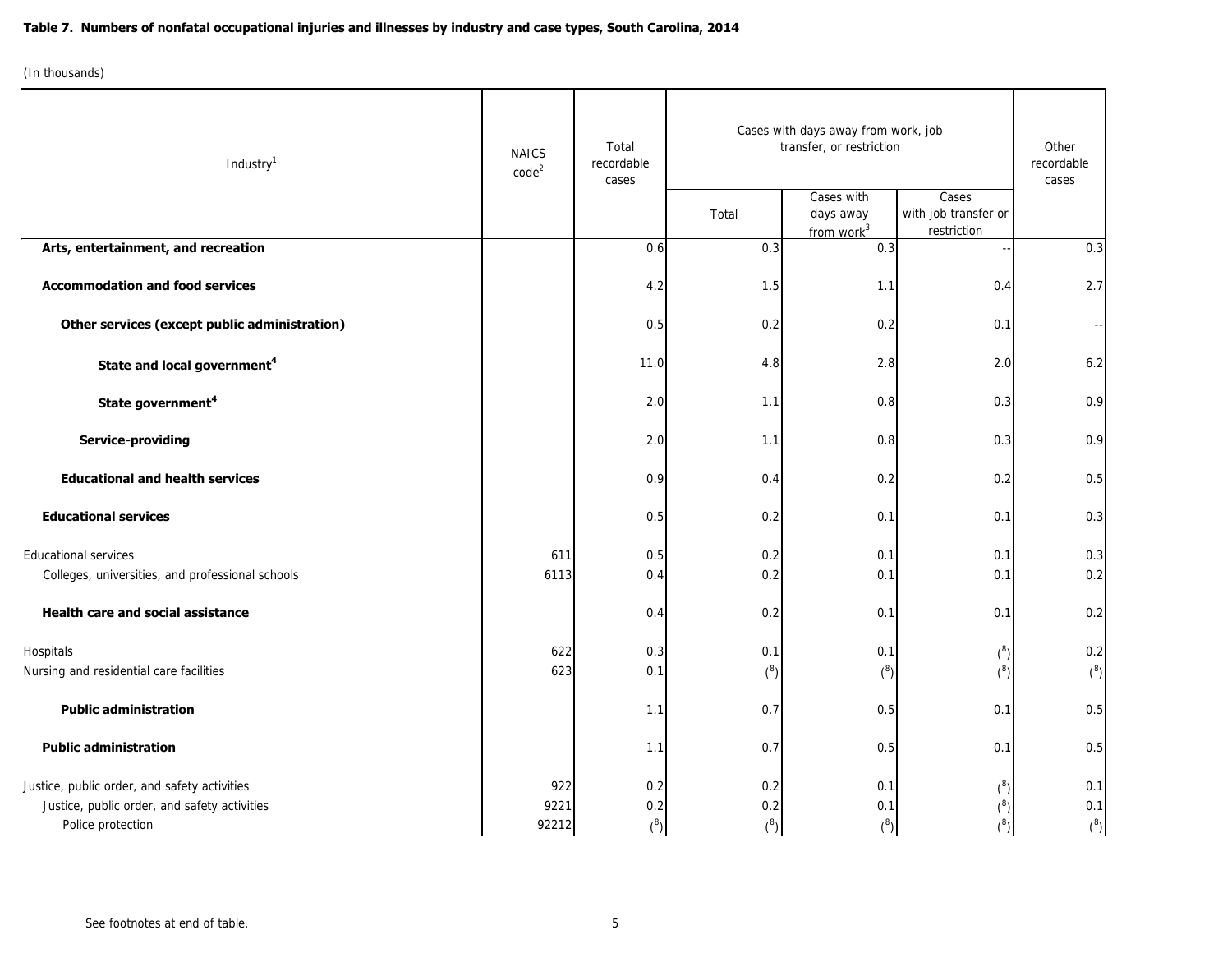| Industry <sup>1</sup>                                | <b>NAICS</b><br>code <sup>2</sup> | Total<br>recordable<br>cases | Cases with days away from work, job<br>transfer, or restriction |                                                   |                                              | Other<br>recordable<br>cases       |
|------------------------------------------------------|-----------------------------------|------------------------------|-----------------------------------------------------------------|---------------------------------------------------|----------------------------------------------|------------------------------------|
|                                                      |                                   |                              | Total                                                           | Cases with<br>days away<br>from work <sup>3</sup> | Cases<br>with job transfer or<br>restriction |                                    |
| Local government <sup>4</sup>                        |                                   | 9.0                          | 3.7                                                             | 2.0                                               | 1.7                                          | 5.3                                |
| Service-providing                                    |                                   | 9.0                          | 3.7                                                             | 2.0                                               | 1.7                                          | 5.3                                |
| Trade, transportation, and utilities <sup>7</sup>    |                                   | 0.2                          | 0.1                                                             | 0.1                                               | ${8 \choose 0}$                              | 0.1                                |
| <b>Utilities</b>                                     |                                   | 0.1                          | 0.1                                                             | 0.1                                               | ${8 \choose 0}$                              | ${8 \choose 0}$                    |
| <b>Utilities</b><br>Water, sewage and other systems  | 221<br>2213                       | 0.1<br>0.1                   | 0.1<br>0.1                                                      | 0.1<br>0.1                                        | ${^{8}}$<br>${8 \choose 0}$                  | ${8 \choose 0}$<br>${8 \choose 0}$ |
| <b>Educational and health services</b>               |                                   | 5.5                          | 1.9                                                             | 1.0                                               | 0.8                                          | 3.6                                |
| <b>Educational services</b>                          |                                   | 3.6                          | 1.2                                                             | 0.8                                               | 0.4                                          | 2.4                                |
| Educational services                                 | 611                               | 3.6                          | 1.2                                                             | 0.8                                               | 0.4                                          | 2.4                                |
| Elementary and secondary schools                     | 6111                              | 3.6                          | 1.2                                                             | 0.8                                               | 0.4                                          | 2.4                                |
| Health care and social assistance                    |                                   | 1.9                          | 0.6                                                             | 0.2                                               | 0.4                                          | 1.3                                |
| Hospitals<br>Nursing and residential care facilities | 622<br>623                        | 1.6<br>0.2                   | 0.5<br>0.1                                                      | 0.2<br>${^{8}}$                                   | 0.3<br>(8)                                   | 1.1<br>0.1                         |